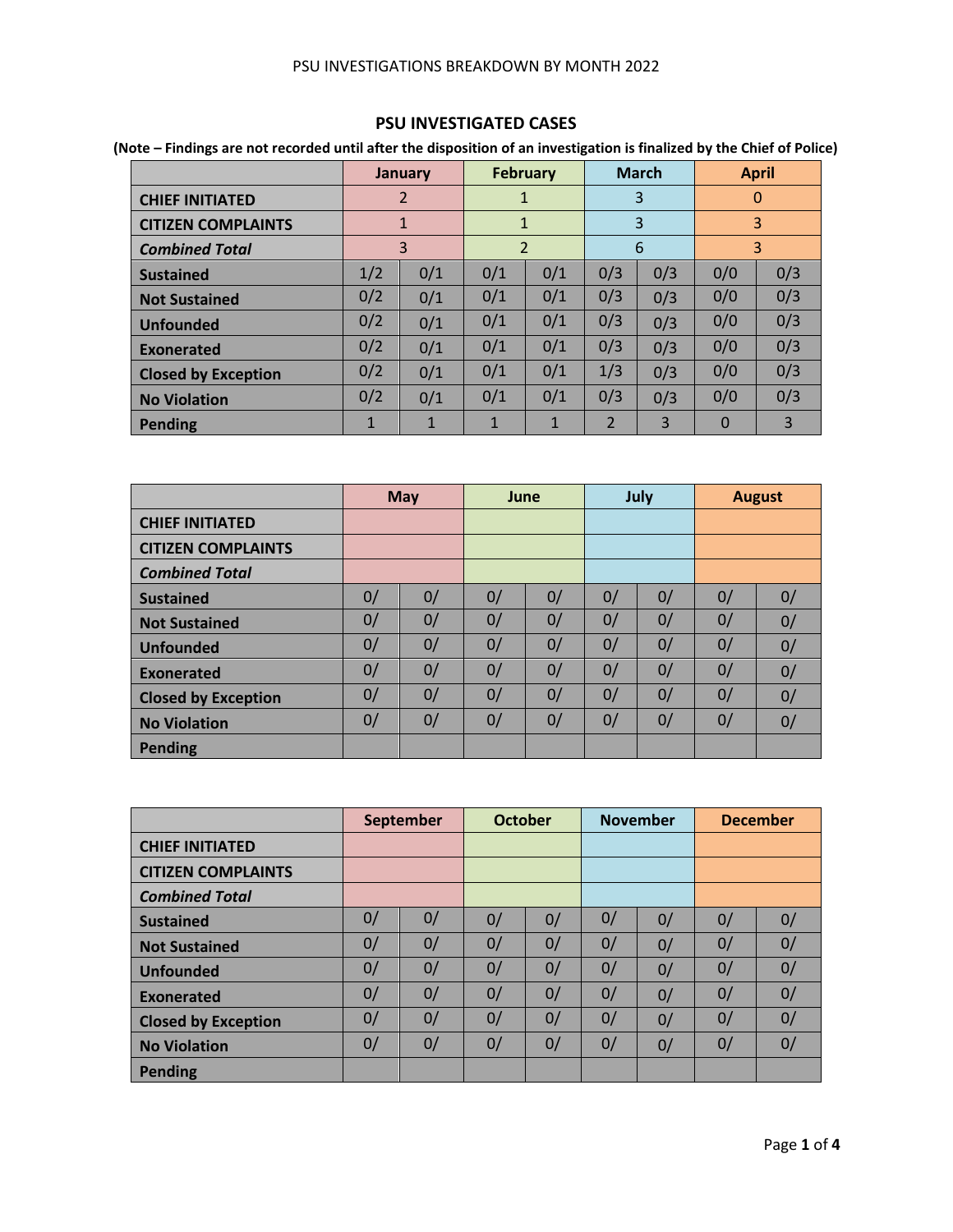|                               | January | <b>February</b> | <b>March</b> | <b>April</b> |
|-------------------------------|---------|-----------------|--------------|--------------|
| <b>Counseling</b>             |         |                 |              |              |
| <b>Remedial Training</b>      |         | 0               |              | 0            |
| <b>Written Reprimand</b>      |         | 0               |              | 0            |
| <b>Suspension</b>             |         |                 |              |              |
| <b>Termination</b>            |         |                 |              |              |
| <b>Removal From Take Home</b> |         |                 |              |              |
| <b>Car Program</b>            |         |                 |              |              |
| <b>Transfer</b>               |         |                 |              |              |
| <b>Demotion</b>               |         |                 |              |              |
| <b>Resigned</b>               |         | ŋ               |              | ሰ            |
| <b>No Discipline</b>          |         |                 |              |              |

## **DISCIPLINARY ACTIONS – FROM PSU INVESTIGATIONS 2022**

|                               | <b>May</b> | June | July | <b>August</b> |
|-------------------------------|------------|------|------|---------------|
| <b>Counseling</b>             |            | O    |      |               |
| <b>Remedial Training</b>      |            | O    |      |               |
| <b>Written Reprimand</b>      |            | O    |      | 0             |
| <b>Suspension</b>             | ი          | 0    |      | 0             |
| <b>Termination</b>            | 0          | 0    |      | 0             |
| <b>Removal From Take Home</b> | 0          | 0    |      | 0             |
| <b>Car Program</b>            |            |      |      |               |
| <b>Transfer</b>               |            | 0    |      | ი             |
| <b>Demotion</b>               |            | 0    |      |               |
| <b>Resigned</b>               | 0          | O    |      | $\Omega$      |
| <b>No Discipline</b>          |            |      |      | Ω             |

|                               | September | <b>October</b> | <b>November</b> | <b>December</b> |
|-------------------------------|-----------|----------------|-----------------|-----------------|
| <b>Counseling</b>             |           |                |                 |                 |
| <b>Remedial Training</b>      | ი         | 0              |                 | 0               |
| <b>Written Reprimand</b>      | 0         | 0              |                 | 0               |
| <b>Suspension</b>             |           | 0              |                 | 0               |
| <b>Termination</b>            |           |                |                 |                 |
| <b>Removal From Take Home</b> |           |                |                 |                 |
| <b>Car Program</b>            |           |                |                 |                 |
| <b>Transfer</b>               |           |                |                 |                 |
| <b>Demotion</b>               |           |                |                 |                 |
| <b>Resigned</b>               | Ω         |                |                 | O               |
| <b>No Discipline</b>          |           |                |                 |                 |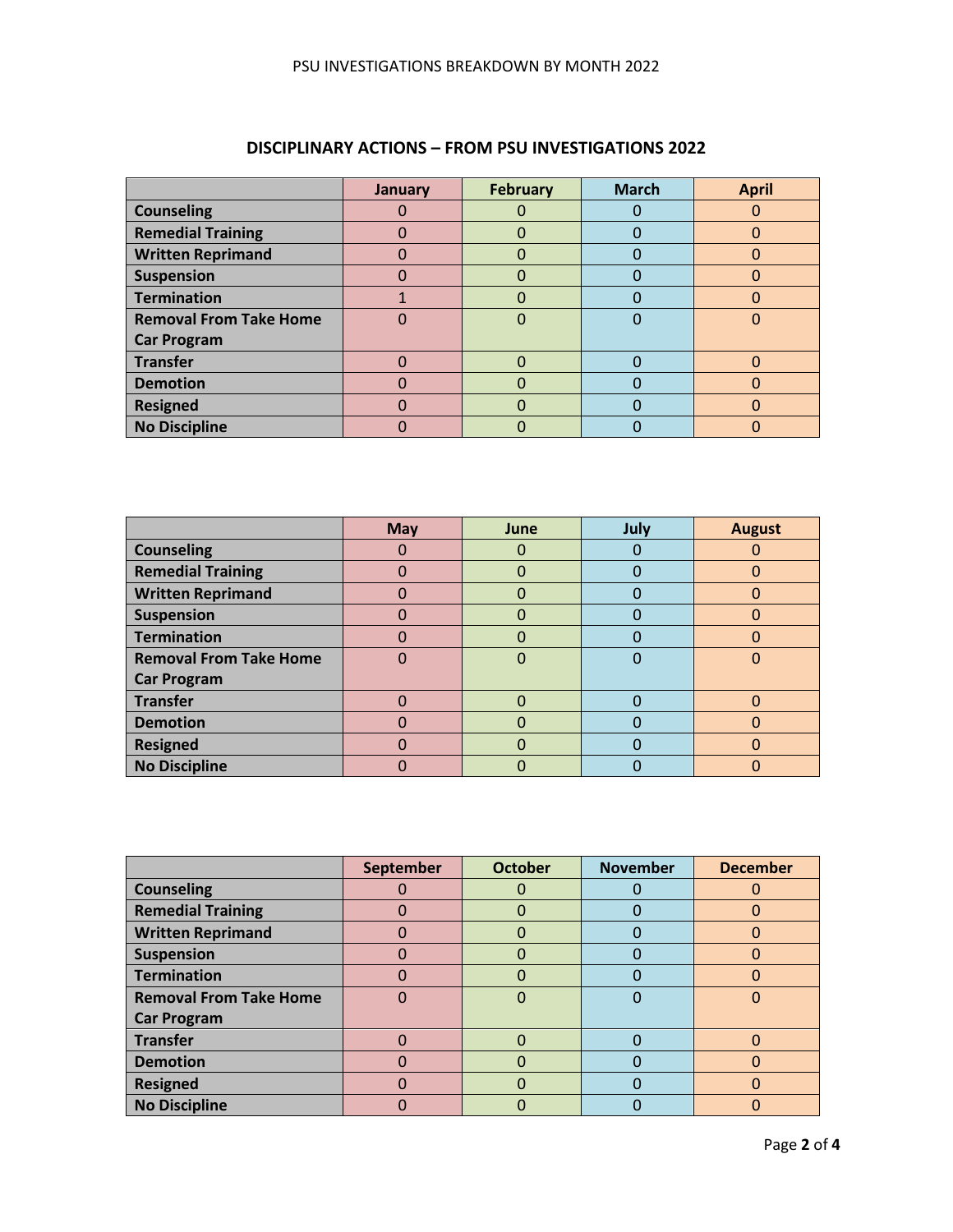|                                 | <b>January</b> | <b>February</b> | <b>Mach</b> | <b>April</b> |
|---------------------------------|----------------|-----------------|-------------|--------------|
| <b>Courtesy</b>                 |                |                 | O           |              |
| <b>Use of Force</b>             | 0              | 0               | 0           | $\mathbf 0$  |
| <b>Obedience to Rules/Regs.</b> |                | ი               | O           | 0            |
| <b>Appropriate Action</b>       | $\Omega$       | ი               | $\Omega$    | O            |
| <b>Conduct Unbecoming</b>       |                | Ω               | Ω           | O            |
| <b>Warrantless Searches</b>     | O              | N               | $\Omega$    | $\Omega$     |
| (Special Circumstances)         |                |                 |             |              |
| <b>Deadly Force</b>             | O              | ი               | O           | $\Omega$     |
| <b>Truthfulness</b>             | 0              | ⋂               | O           | O            |
| <b>Pursuits</b>                 | O              | ⋂               | O           | $\Omega$     |
| <b>Wearable Video System</b>    |                |                 | ი           | Ω            |

# **MOST COMMON ALLEGATIONS / CHARGES – PSU INVESTIGATIONS 2021**

|                                 | <b>May</b> | June | July     | <b>August</b> |
|---------------------------------|------------|------|----------|---------------|
| <b>Courtesy</b>                 | O          | 0    | O        |               |
| <b>Use of Force</b>             | $\Omega$   | ი    | O        | $\Omega$      |
| <b>Obedience to Rules/Regs.</b> | $\Omega$   | 0    | $\Omega$ | 0             |
| <b>Appropriate Action</b>       | $\Omega$   | 0    | Ω        | 0             |
| <b>Conduct Unbecoming</b>       | $\Omega$   | 0    | Ω        | $\Omega$      |
| <b>Warrantless Searches</b>     | $\Omega$   | ი    | 0        | $\Omega$      |
| (Special Circumstances)         |            |      |          |               |
| <b>Deadly Force</b>             | $\Omega$   | በ    | 0        | 0             |
| <b>Truthfulness</b>             | $\Omega$   | 0    | $\Omega$ | $\Omega$      |
| <b>Pursuits</b>                 | $\Omega$   | Ω    | O        | $\Omega$      |
| <b>Wearable Video System</b>    | O          |      |          | O             |

|                                 | <b>September</b> | <b>October</b> | <b>November</b> | <b>December</b> |
|---------------------------------|------------------|----------------|-----------------|-----------------|
| Courtesy                        |                  |                |                 |                 |
| <b>Use of Force</b>             |                  |                |                 |                 |
| <b>Obedience to Rules/Regs.</b> |                  |                |                 |                 |
| <b>Appropriate Action</b>       |                  |                |                 |                 |
| <b>Conduct Unbecoming</b>       |                  |                |                 |                 |
| <b>Warrantless Searches</b>     |                  |                |                 |                 |
| (Special Circumstances)         |                  |                |                 |                 |
| <b>Deadly Force</b>             |                  |                |                 |                 |